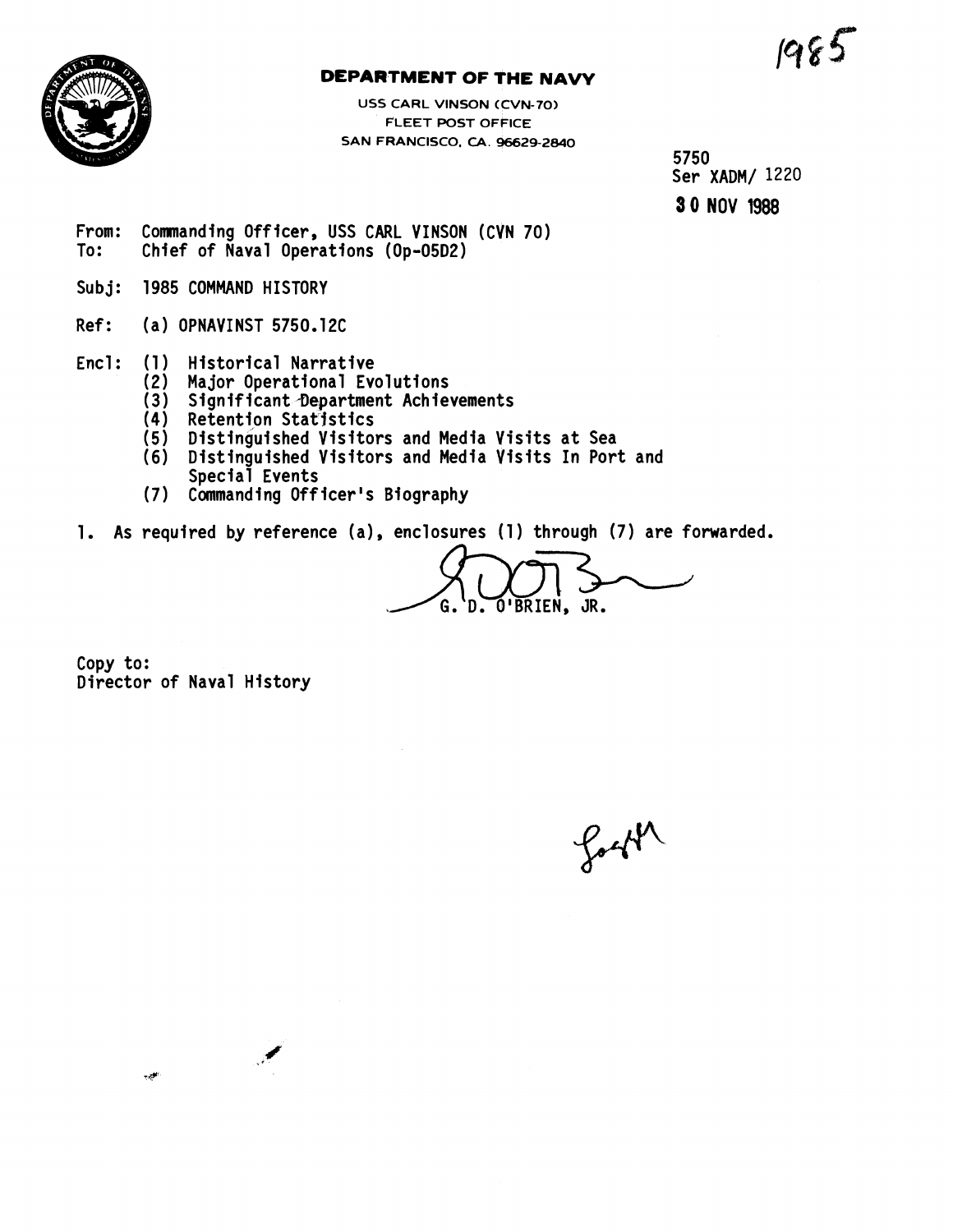### **HISTORICAL NARRATIVE**

USS CARL VINSON began 1985 at Leyte Pier, Naval Air Station, Cubi Point, Republic of the Philippines and ended it pierside at Naval Air Station, Alameda, California.

The officers and men of USS CARL VINSON had a most challenging and professionally satisfying year during 1985. The ship and embarked air wing enjoyed outstanding readiness while deployed and participated in real-world operations and exercises in the Sea of Japan, South China Sea and Indian Ocean. The highlights of the cruise included battle force Sea of Japan operations and an exceptionally difficult one-hundred seven day at sea period during which the most extended prosecution ever of a Soviet CHARLIE I submarine in the Indian Ocean occurred.

Carrier Air Wing FIFTEEN, embarked on board USS CARL VINSON from January to May, is made up of nine squadrons. They were Fighter Squadrons (VF) 51 and 111; Attack Squadrons (VA) 52, 27 and 97; Air Antisubmarine Helicopter Squadron (HS) 4; Tactical Electronic Warfare Squadron (VAQ) 134; and Carrier Airborne Early Warning Squadron (VAW) 114. Also embarked was one C-2 aircraft from Fleet Logistics Support Squadron (VRC) 50 and one EA-3 aircraft from Fleet Air Reconnaissance Squadron (VQ) 1. Aircraft embarked aboard CARL VINSON use tail code NL (Carrier Air Wing FIFTEEN).

USS CARL VINSON departed the Republic of the Phi 1 ippines on 3 January 1985 for a transit of the Malacca Straits to the Indian Ocean, arriving on 11 January to begin 42 consecutive days of fixed-wing flight operations which lasted until 12 April. Fixed-wing flight operations were conducted on 86 out of 91 days. North Arabian Sea Operations averaged 71 sorties per day and totaled 3,837 day and 2,449 night traps in four months. While in the Indian Ocean, several major exercises were conducted. An INCHOPEX with USS INDEPENDENCE (CV 62), which began on 18 January, provided a challenge in all warfare areas and served to prepare the command for the upcoming Indian Ocean operational period. North Arabian Sea threats were stressed during the exercises. A PASSEX involving U. S. and British units was conducted on 27 and 28 January and MULTIPLEX 85-3 was conducted from 29 through 31 January. In this exercise, battle group units gained proficiency in opposing simultaneous air, surface and sub-surface threats. Other exercises included surface gunnery, passive Over-The-Horizon Targeting, and Antiship Missile Defense. In March, ASUWEX 85.24, a tri-lateral, dual-phase, antisurface exercise was conducted.

This was followed by ASWEX 85-3U, a series of structured battle group antisubmarine warfare exercises designed to evaluate battle group sensors against subsurface threats. ASUWEX 85-2U, conducted 23 to 25 March, was a dynamic, freeplay operation followed by structured exercises. Strong ducting enabled air search radars to track surface contacts out to 120 nautical miles. Other highlights included significant comnunications training in a simulated hot war scenario. The Indian Ocean line period involved almost daily alert launches in response to Iranian and Soviet aircraft. CARL VINSON's OUTCHOP from the Indian Ocean commenced on 30 April.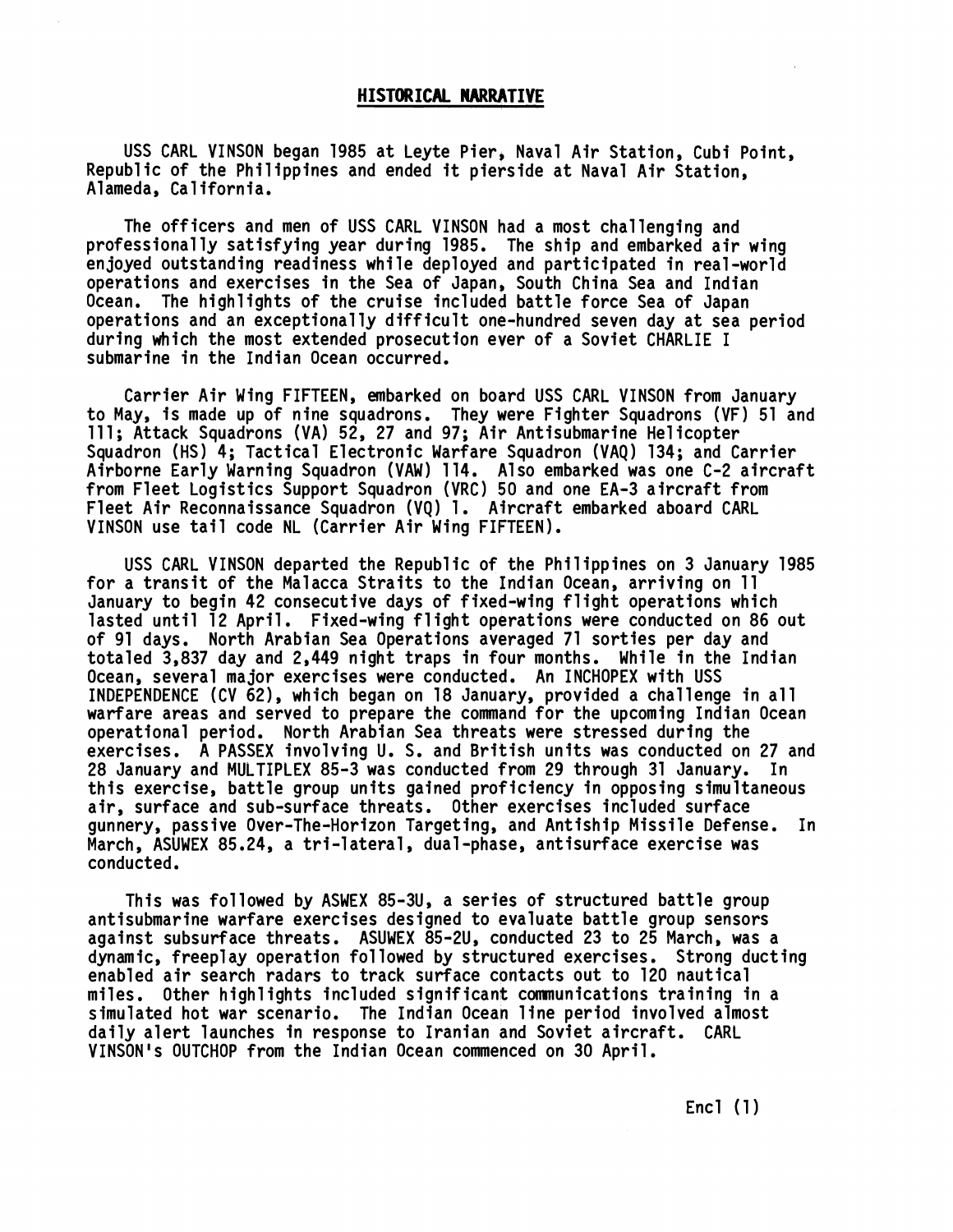After transiting the Lomboc Straits, port calls were made in Perth, Western Australia; Subic Bay, Republic of the Philippines and Pearl Harbor, Hawaii. Upon leaving Hawaii 17 May, the ship began a TIGER CRUISE with 1,064 "Tigers" on board and arrived in Alameda on 24 May.

On 7 October, CARL VINSON was underway again for air wing carrier qua1 if ication operations in the Southern Cal ifornia Operations Area. Pre-refresher training (REFTRA) operat ions were conducted from 29 October through 8 November and Interim Refresher Training was held from 12 to 22 November. CARL VINSON completed INSURV on 6 December.

On return to the United States and completion of SRA, the 'Battlestar' became the first Pacific Fleet carrier to execute a modified turnaround training plan leading to an Advanced Training Assessment. In every category, the 'Battlestar' team met or exceeded all operational requirements or expectations.

As an effective supporter of the Navy's public affairs policy, CARL VINSON hosted numerous visitors in 1985. These included international dignitaries, high-level military and civilian personnel, and the dependent families of its officers and crew. As a result of its performance, the ship continues to en joy the respect and admiration of the Bay Area's citizens. CARL VINSON projects the image of naval strength, pride, professionalism and community spirit.

Captain Thomas A. Mercer, USN, served as Commanding Officer, USS CARL VINSON. Captain Doyle **J.** Borchers, 11, USN, served as Executive Officer.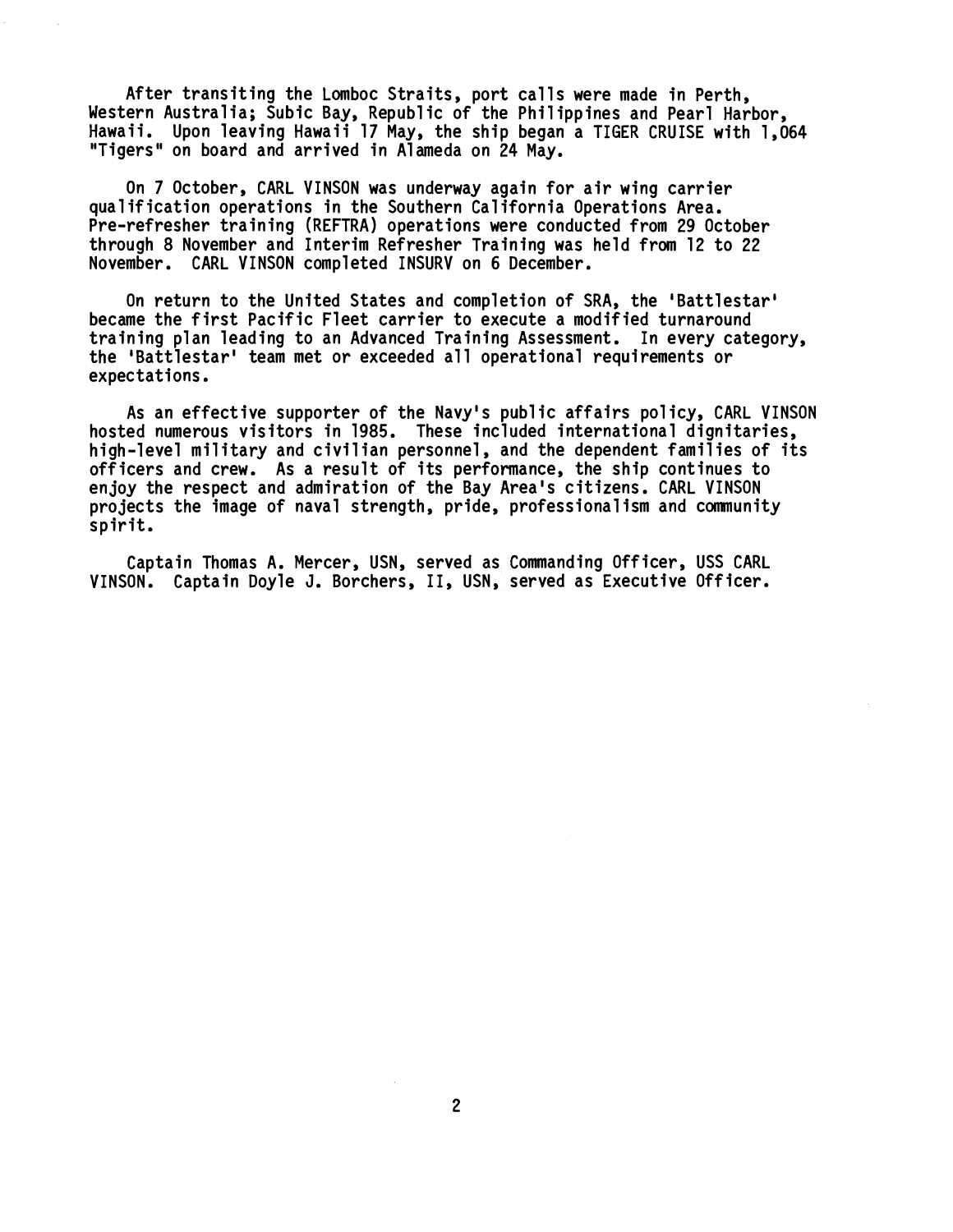## **1985 MAJOR OPERATIONAL EVOLUTIONS**

| 85 JAN 01     |           | Port Visit Republic of the Philippines (1-3 JAN)         |
|---------------|-----------|----------------------------------------------------------|
| 85 JAN 04     |           | UNREP with USNS HASSAYAMPA                               |
| 85 JAN 08     |           | UNREP with USS ROANOKE                                   |
| 85 JAN 09     |           | Transit Malacca Straits                                  |
| 85 JAN 11     |           | Indian Ocean/North Arabian Sea OPS (11 JAN-12 APR)       |
| 85 JAN 11     |           | UNREP with USS ROANOKE                                   |
| 85 JAN 12     |           | AMMO onload with USS KISKA (64 lifts recovered, 20 lifts |
|               |           | off-loaded)                                              |
| 85 JAN 13     |           | CONREP with USS KISKA (90 lifts)                         |
| 85 JAN 16     |           | UNREP with USS NIAGARA FALLS                             |
| 85 JAN        | -17       | Arrive On Station Indian Ocean                           |
| <b>85 JAN</b> | -19       | VERTREP with USS INDEPENDENCE for Battle Group turnover  |
| 85 JAN 20     |           | UNREP with USS NIAGARA FALLS                             |
| 85 JAN 22     |           | UNREP with USNS HASSAYAMPA                               |
| 85 JAN 26     |           | UNREP with USS NIAGARA FALLS                             |
| 85 JAN 27     |           | UNREP with USS ROANOKE                                   |
| 85 JAN 27     |           | PASSEX with British Units (27-28 JAN)                    |
| 85 JAN 29     |           | MULTIPLEX 85-3 (29-31 JAN)                               |
| 85 FEB 03     |           | UNREP with USS ROANOKE                                   |
| 85 FEB 04     |           | Mickey Gilley and the Urban Cowboy Band                  |
| <b>85 FEB</b> | 06        | VERTREP with USS KISKA                                   |
| <b>85 FEB</b> | 09        | UNREP with USS NIAGARA FALLS                             |
| <b>85 FEB</b> | 10        | UNREP with USS NIAGARA FALLS/USS KISKA                   |
| <b>85 FEB</b> | -11       | UNREP with USS ROANOKE                                   |
| <b>85 FEB</b> | -13       | UNREP with USS ROANOKE/USS KISKA                         |
| <b>85 FEB</b> | <b>16</b> | BEACON FLASH 85-3                                        |
| <b>85 FEB</b> | <b>16</b> | UNREP with USNS HASSAYAMPA                               |
| <b>85 FEB</b> | <b>16</b> | VERTREP with USS KISKA                                   |
| <b>85 FEB</b> | 20        | VERTREP/CONREP with USS NIAGARA FALLS                    |
| <b>85 FEB</b> | 20        | UNREP with USS ROANOKE                                   |
| <b>85 FEB</b> | 23        | VERTREP with USS KISKA                                   |
| 85 FEB 28     |           | UNREP with USS ROANOKE                                   |
| 85 FEB 28     |           | VERTREP with USS KISKA                                   |
| 85 MAR 02     |           | UNREP with USS ROANOKE                                   |
| 85 MAR 03     |           | UNREP with USS NIAGARA FALLS                             |
| 85 MAR 06     |           | UNREP with USS NIAGARA FALLS                             |
| 85 MAR 07     |           | UNREP with USS NIAGARA FALLS                             |
| 85 MAR 07     |           | VERTREP with USS KISKA                                   |
| 85 MAR 08     |           | VERTREP with USS NIAGARA FALLS                           |
| 85 MAR 13     |           | VERTREP/CONREP with USS KISKA (135 lifts recovered,      |
|               |           | 30 lifts off-loaded)                                     |
| 85 MAR 14     |           | UNREP with USNS HASSAYAMPA                               |
| 85 MAR 17     |           | VERTREP with USS KISKA                                   |
| 85 MAR 18     |           | UNREP with USS NIAGARA FALLS (470 Pallets)               |
| 85 MAR 20     |           | CONREP with USS ROANOKE                                  |
| 85 MAR 23     |           | <b>BEACON FLASH 85-4</b>                                 |
| 85 MAR 23     |           | ASWEX 85-2U (23-25 MAR)                                  |
| 85 MAR 25     |           | UNREP with USS ROANOKE                                   |
|               |           |                                                          |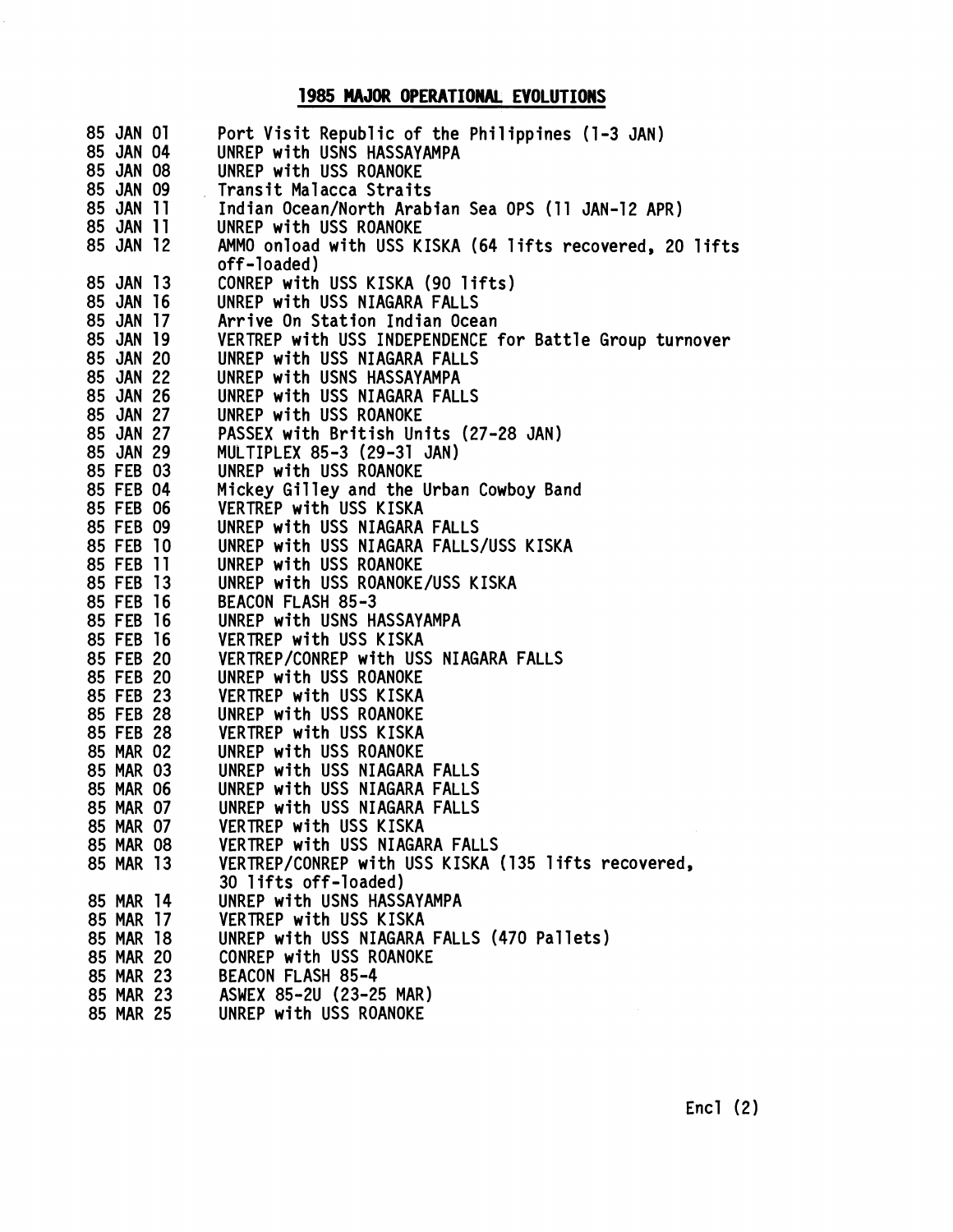| 85 MAR 26 | VERTREP with USS ROANOKE                                       |
|-----------|----------------------------------------------------------------|
| 85 MAR 28 | ANCHOR MASIRAH (28-30 MAR)                                     |
| 85 MAR 31 | UNREP with USS NIAGARA FALLS                                   |
| 85 MAR 31 | VERTREP with USS ROANOKE                                       |
| 85 APR 02 | UNREP with USS NIAGARA FALLS (750 Pallets)                     |
| 85 APR 03 | VERTREP with USS ROANOKE (80 Pallets)                          |
| 85 APR 03 | VERTREP with USS KISKA/NIAGARA FALLS/USS JASON (45 Pallets)    |
| 85 APR 15 | AMMO Off-load with USS KISKA                                   |
| 85 APR 19 | Port Visit to Perth, Western Australia (19-26 APR)             |
| 85 APR 30 | OUTCHOP Indian Ocean and Transit Lomboc Straits                |
| 85 MAY 03 | Port Visit to Subic Bay, Republic of the Philippines (3-6 MAY) |
| 85 MAY 04 | ORSE (Completed)                                               |
| 85 MAY 14 | AMMO UNREP with USS KISKA                                      |
| 85 MAY 17 | Port Visit to Pearl Harbor, Hawaii (17-18 MAY)                 |
| 85 MAY 17 | Commenced TIGER CRUISE (17-24 MAY)                             |
| 85 MAY 20 | AMMO Download with USS MAUNA KEA                               |
| 85 MAY 21 | AMMO Off-load with USS MAUNA KEA                               |
| 85 MAY 22 | VERTREP with USS INGERSOLL (Staff off-load)                    |
| 85 MAY 24 | HOMECOMING - Arrival Alameda                                   |
| 85 MAY 30 | Total Special Weapons Offload                                  |
| 85 JUL 01 | SRA (JUL-SEP)                                                  |
| 85 OCT 07 | SOCAL OPS CQ (7-12 OCT)                                        |
| 85 OCT 11 | <b>ISE</b>                                                     |
| 85 OCT 24 | Training Readiness Evaluation                                  |
| 85 OCT 28 | 3-M Inspection by AIRPAC                                       |
| 85 OCT 29 | PRE-REFTRA OPS (29 OCT-08 NOV)                                 |
| 85 OCT 30 | AMMO UNREP with USS HALEAKALA                                  |
| 85 OCT 31 | AMMO UNREP with USS HALEAKALA                                  |
| 85 NOV 08 | Inport NAS North Island, San Diego (8-12 NOV)                  |
| 85 NOV 12 | <b>REFTRA (12-22 NOV)</b>                                      |
| 85 NOV 14 | AMMO UNREP with USS HALEAKALA                                  |
| 85 NOV 15 | AMMO UNREP with USS HALEAKALA                                  |
| 85 NOV 23 | Return to Homeport Alameda                                     |
| 85 NOV 27 | INSURV Inspection (27 NOV-06 DEC)                              |
| 85 DEC 02 | DNSI/NTPI (2-3 DEC)                                            |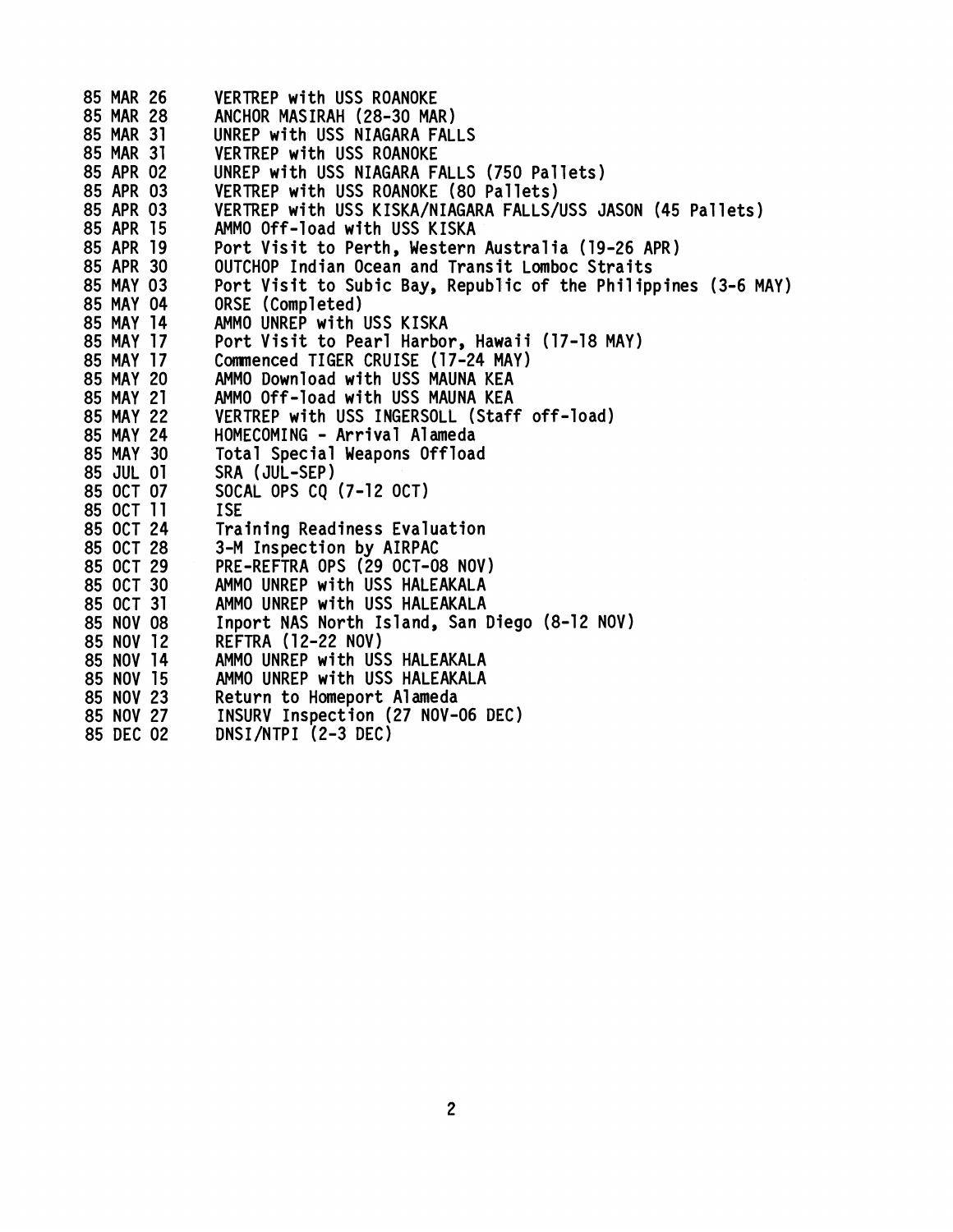## **SIGWIFICANT DEPARTMENT ACHIEVEMENTS**

**Engineering Department.** During 1985, the CARL VINSON Engineering Department completed the WESTPAC/Indian Ocean deployment with a significantly high level of self sufficiency in the area of on board repair. Despite limited upkeep periods, the department successful ly completed repairs to various major equipment casualties and returned from the deploynent with all major equipment operational and in excellent material condition. Additionally, the department passed a Mobile Training Team visit and subsequent Operational Reactor Safeguards Examination with an overall grade of above average. In July, the department began an extensive three month SRA at Alameda. During this time the Superintendent of Shipbuilding, San Francisco, in conjunction with Continental Maritime Industries, Triple A Shipyard, TODD Marine Services, and ship's force completed a large, aggressive upkeep package. The package included the installation of several ship a1 terations to the service turbine generators, firemain indication and control systems and the Chemical Holding and Treatment (CHT) system. Additionally, ship's force personnel established and operated a valve barge facility and successfully refurbished over 2,000 valves. The completion of the program was highlighted by a steam plant testing phase completed in half the allotted time followed by an extremely successful underway sea trial period. During sea trials, all four main engines were demonstrated to operate at maximum rated shaft horsepower. In October, the department's damage control and battle organization participated in Refresher Training and successfully completed all required exercises and drills. An overall grade of satisfactory was obtained, including a score of above average on the intensive and difficult mass conflagration drill. In November, the Engineering Department was inspected by the Board of Inspection and Survey (INSURV) to identify existing design and material deficiencies. The department received an overall grade of above average with no major restrictive discrepancies. All four main engines successfully attained maximum rated horsepower. CARL VINSON ended 1985 in excel lent material condition with all major engineering equipment operational. Throughout the year, the Engineering Department provided the propulsion, power generation, and ship's services necessary to ensure that CARL VINSON was underway on time and always battle ready.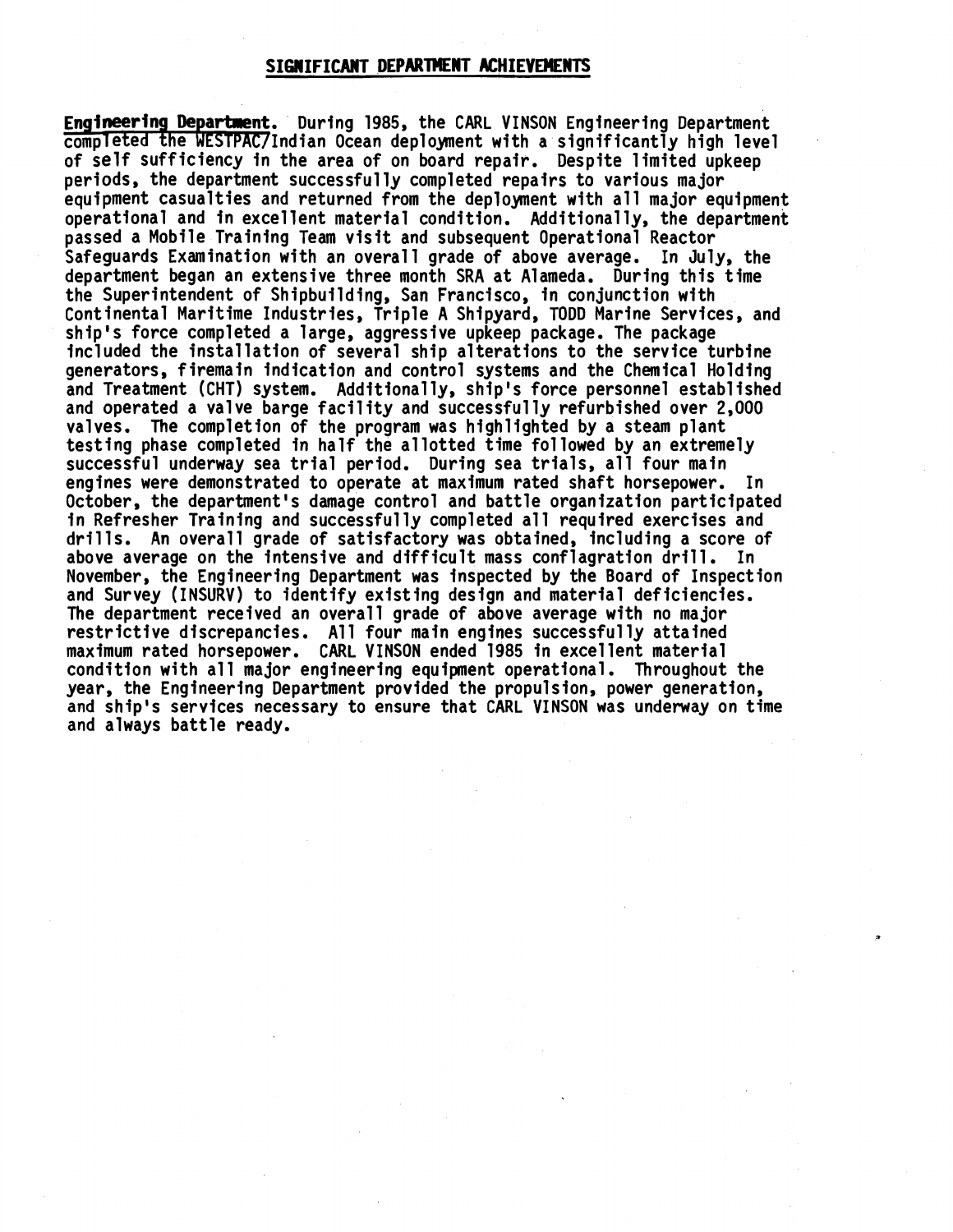**Deck Department.** Throughout 1985, the emphasis in Deck Department was on operational readiness. The department effectively met all ship requirements for resupply of fuel and stores to many smaller ships. This was accomplished by conducting over 40 underway replenishments using different types of rigs and without a single serious injury. During 1985, the department began to experience severe personnel shortages. Despite a manpower drop of a.1most 50 percent since the 1984/85 deployment, the department was able to maintain well qualified bridge watch teams while maintaining a high level of preservation and space maintenance. Despite the heavy work load, retention and advancement in Deck Department was consistently above the ship's average. This was due largely to the department's excellent training program. Every available opportunity was used to help Deck personnel become competent in a variety of areas, ranging from forklift driving to 3M and career counseling. Deck Department was especially busy during deployment port calls. When visiting numerous foreign cities during the deployment, department personnel worked quickly and efficiently to lower anchors, rig boat booms and accomodation ladders and lower ship's boats. The department was responsible for the operation of the 40' Captain's Gig, the 50' Utility Boat and two 26' motor whale boats, a11 of which saw heavy use during 1985. The department maintained an excellent safety record and contributed to the readiness, maintenance and safe and effective operation of CARL VINSON.

Communications Department. Throughout 1985, the emphasis for the Communications Department was on communications readiness and improved HF proficiency. Support for the embarked Battle Group Commander and Commander Destroyer Squadron 31 was conducted in a timely and reliable manner. Comnunication liaison visits were conducted with every communication station in the Western Pacific with the exception of NAVCOMMSTA Harold E. Halt, Australia. These visits were beneficial and helped to establish personal contacts and improve coordination for communication requirements. CARL VINSON was able to effectively provide all communication requirements for the embarked staff and the ship. This was accomplished using five AN/WSC-3 satellite transceivers installed prior to deployment. Although satellite communication was the primary means of passing traffic, the communications team was very successful in meeting COMSEVENTWFLT OPCON HF termination requirements. Not only did CARL VINSON surpass HF requirements, it set and established new send and receive message records which are now being used as standards for other aircraft carriers. The communicators continued their superb HF performance, participating in a COMSEVENTHFLT HF broadcast contingency operation from 1 to 7 May and a COMTHIRDFLT smallpipe from 12 to 14 May. During these exercises, all message traffic was processed via HF circuits. HF traffic averaged 1,248 incoming and outgoing messages daily. **In**  addition, there were 1,465 Class E messages.

 $\overline{c}$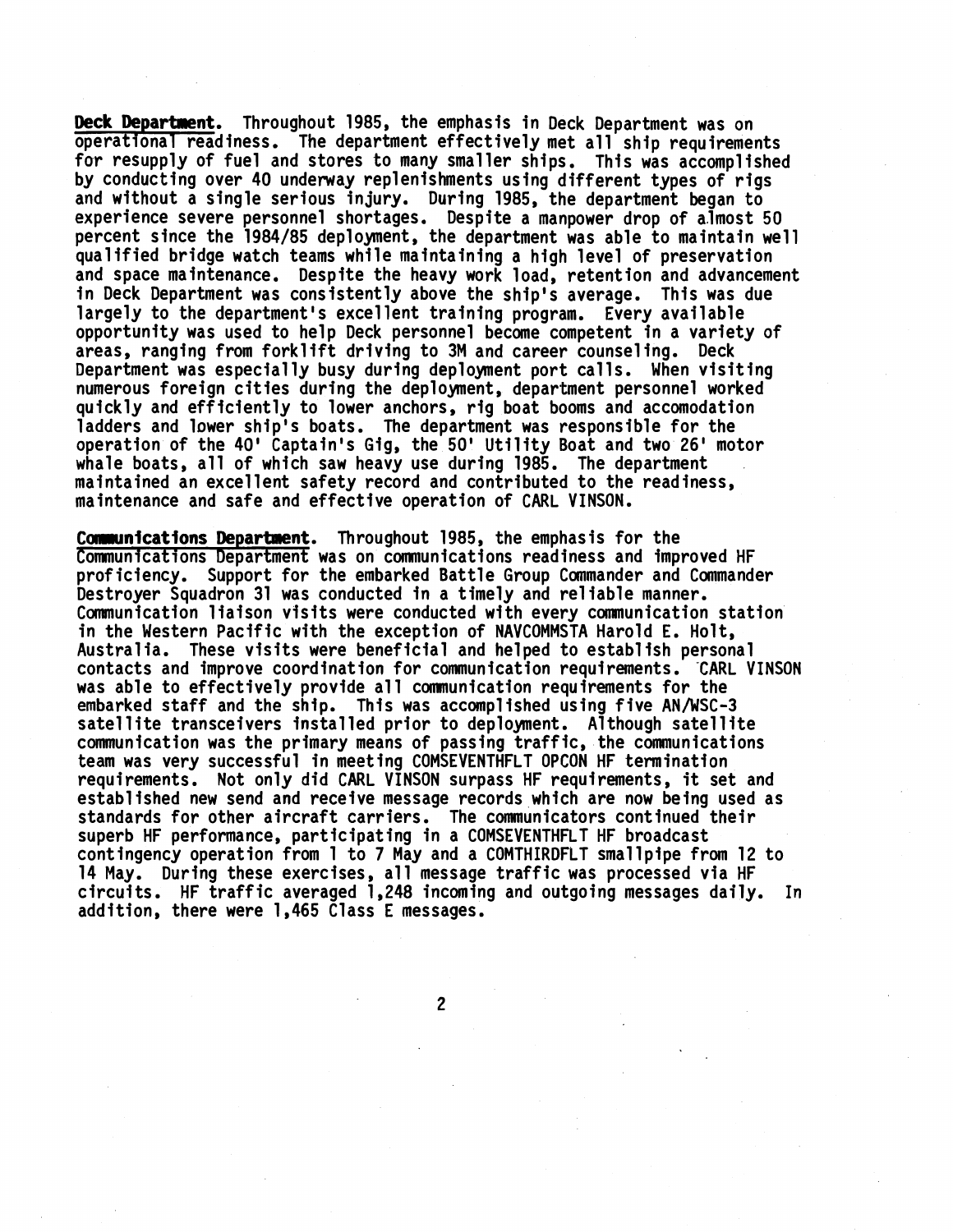For their outstanding HF performance, CARL VINSON's communicators were recognized by every level in the chain of command including CINCPACFLT, COMSEVENTHFLT and COMNAVTELCOM. Newly instal led systems and equipment included the Demand Assigned Multiple Access (DAMA) system, the Tactical Data Information Exchange Subsystem (TADIXS), the Officer in Tactical Command Information Exchange Subsystem (OTCIXS) and several new 1 ine-of -s ight AN/WSC-3 transceivers.

Aircraft Intermediate Maintenance Department. AIMD continued to face, and overcome, numerous chall enges during the deployment. Despite a long supply pipeline, AIMD maintained an outstanding turn-around time of 7.3 days. This was achieved by an all-hands effort, coupled with an outstanding test bench availability of 97.8 percent for the 234 test benches and truly outstanding supply support. A 98 percent support equipment availability exceeded normal operational levels and directly contributed to the high sortie success rate enjoyed by the embarked air wing. In the area of damage control, Repair IF and Repair 1A, both manned almost exclusively by AIMD personnel, were rated the number one and two lockers on the ship. Additionally, the calibration and verification of 125 avionics test benches and the rework of nearly 300 pieces of support equipment rolling stock were completed. The introduction of flame spraying aluminum trioxide on all aircraft greatly reduced corrosion prevention requirements. Successfully blending all requirements was a monumental management challenge for all personnel. Throughout this period, the department achieved a reenlistment rate of 59 percent. In response to the CNO ZERO CETS (Civilian Engineering Technical Services) initiative, considerable progress was made. The department succeeded in obtaining 237 school billets to ensure maximum cross-training and fill many internal requirements.

**Medical Department.** 1985 began with 33 percent of the deployment completed and the Medical Department being named as the runner-up for the "Blue M" Battle Efficiency Award. The major objective of the Medical Department was to serve as the Medical Treatment Facility for ship's company, embarked air wing, flag staff and ships operating in Battle Group CHARLIE. The department also served as preceptor to Independent Duty Hospital Corpsmen assigned to ships in the battle group while providing on-site medical evaluation of the medical departments of these ships. The evaluations were beneficial and helped to ensure the highest quality of medical care was being rendered within the battle group. The Medical Department successfully coordinated the transfer of patients from ships within the battle group for evaluation by the medical staff and for further MEDEVAC to military hospitals when required. MEDEVACs in the North Arabian Sea and Indian Ocean were coordinated through Naval Support Activity Diego Garcia. Once at Diego Garcia, patients are flown to more definitive patient care at Clark AB by the 9th Aeromedical Evacuation Squadron. In addition, daily logistical flights from Diego Garcia were used to move priority patients. The system worked smoothly and effectively in every case. An average of 1,650 outpatient visits and 150 physical exams were logged over the year. In support of those visits, an average of 420 X-rays, 20 electrocardiograms, 180 audiograms, 2,100 laboratory tests, and 1,500 filled prescriptions were performed each month.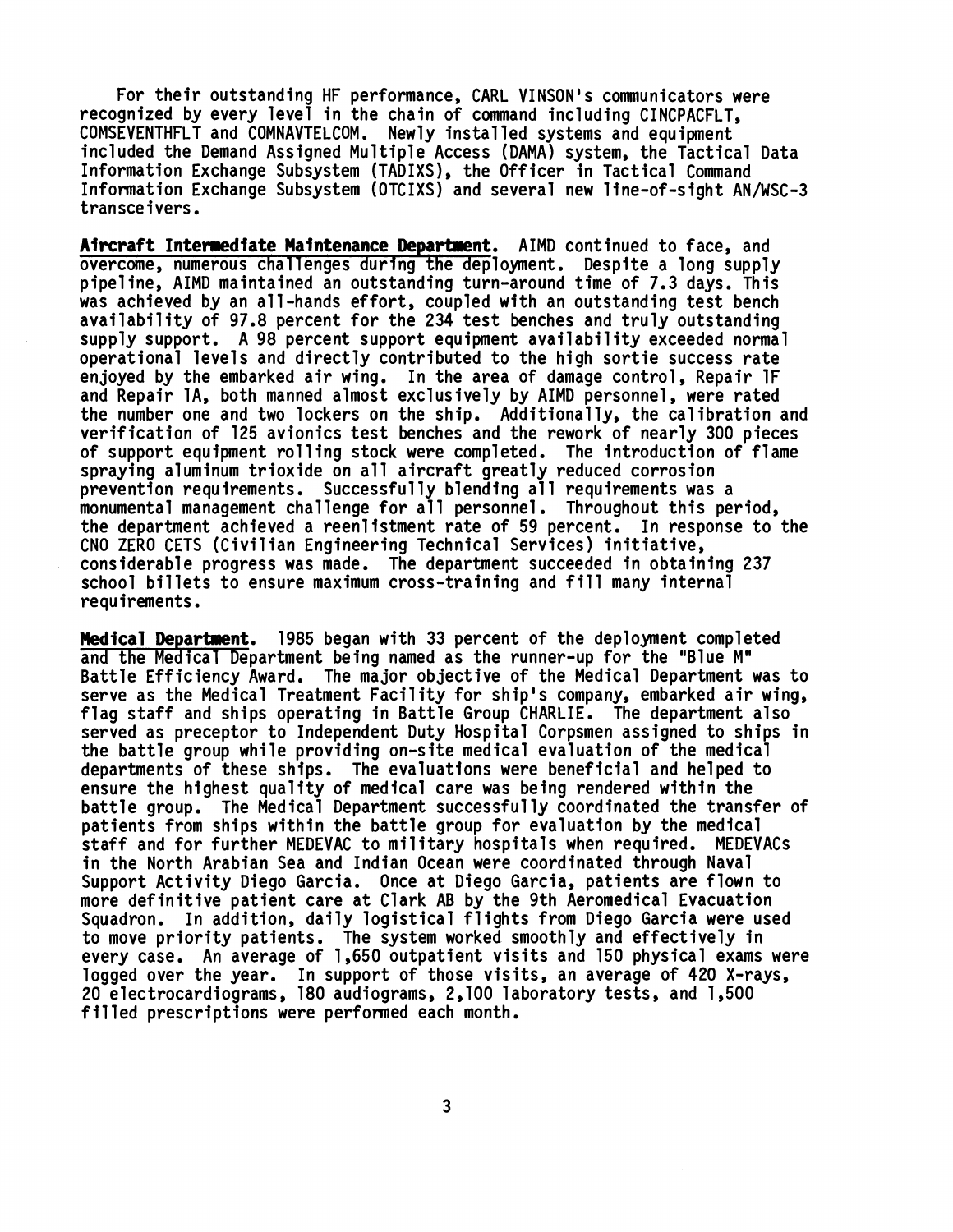The department admitted 226 inpatients to the ward and performed 174 emergency and elective surgical procedures at sea. The inpatient ward had a capacity of 64 general and 3 intensive care patients.

| 1985. |              |                  | The following is the total surgeries and ward admissions for calendar year |  |
|-------|--------------|------------------|----------------------------------------------------------------------------|--|
|       | <b>MONTH</b> | <b>SURGERIES</b> | WARD ADMISSIONS                                                            |  |
|       | January      | 37               | 5.                                                                         |  |
|       | February     | 51               | 41                                                                         |  |
|       | March        | 41               | 35                                                                         |  |
|       | April        | 28               | 36                                                                         |  |
|       | May          |                  | 29                                                                         |  |
|       | June         | 0                | 0                                                                          |  |
|       | $J$ uly      | 0                |                                                                            |  |
|       | August       |                  |                                                                            |  |
|       | September    |                  |                                                                            |  |
|       | October      |                  | 10                                                                         |  |
|       | November     | 6                | 24                                                                         |  |
|       | December     | 0                | 0                                                                          |  |

**Dental Department.** Throughout 1985, the emphasis for the Dental Department was to strive for a 100 percent dental readiness classification for the ship's company and embarked air'wing. By the end of the deployment, the Dental Department had accomplished a high state of dental readiness. In spite of the SRA, and extensive work-ups , the Dental Department received an outstanding evaluation for clinical services during the Command Inspection. During this time the Dental Department also establ ished an effective Qua1 ity Assurance and Risk Management Program. By the end of 1985, the Dental Department accomplished the following procedures:

| Restorative           | 16,154 |
|-----------------------|--------|
| <b>Endodontics</b>    | 613    |
| Perodontics           | 9,225  |
| <b>Prosthodontics</b> | 1,025  |
| Oral Surgery          | 2,317  |
| Examinations          | 17,222 |
| Laboratory            | 3,006  |
|                       |        |

Total 49,562

Supply Department. During 1985, the Supply Department was the winner of the NEY award as the Navy's best Aircraft Carrier Food Service operation afloat. CARL VINSON's Supply Department made nearly a clean sweep of the COMNAVAIRPAC service awards. These included the Food Service Excel lence/Wardroom Excellence Award (runner-up), the Laundryman Excellence Award, the Laundryman of the Year Award and the Ship's Store Excellence Award.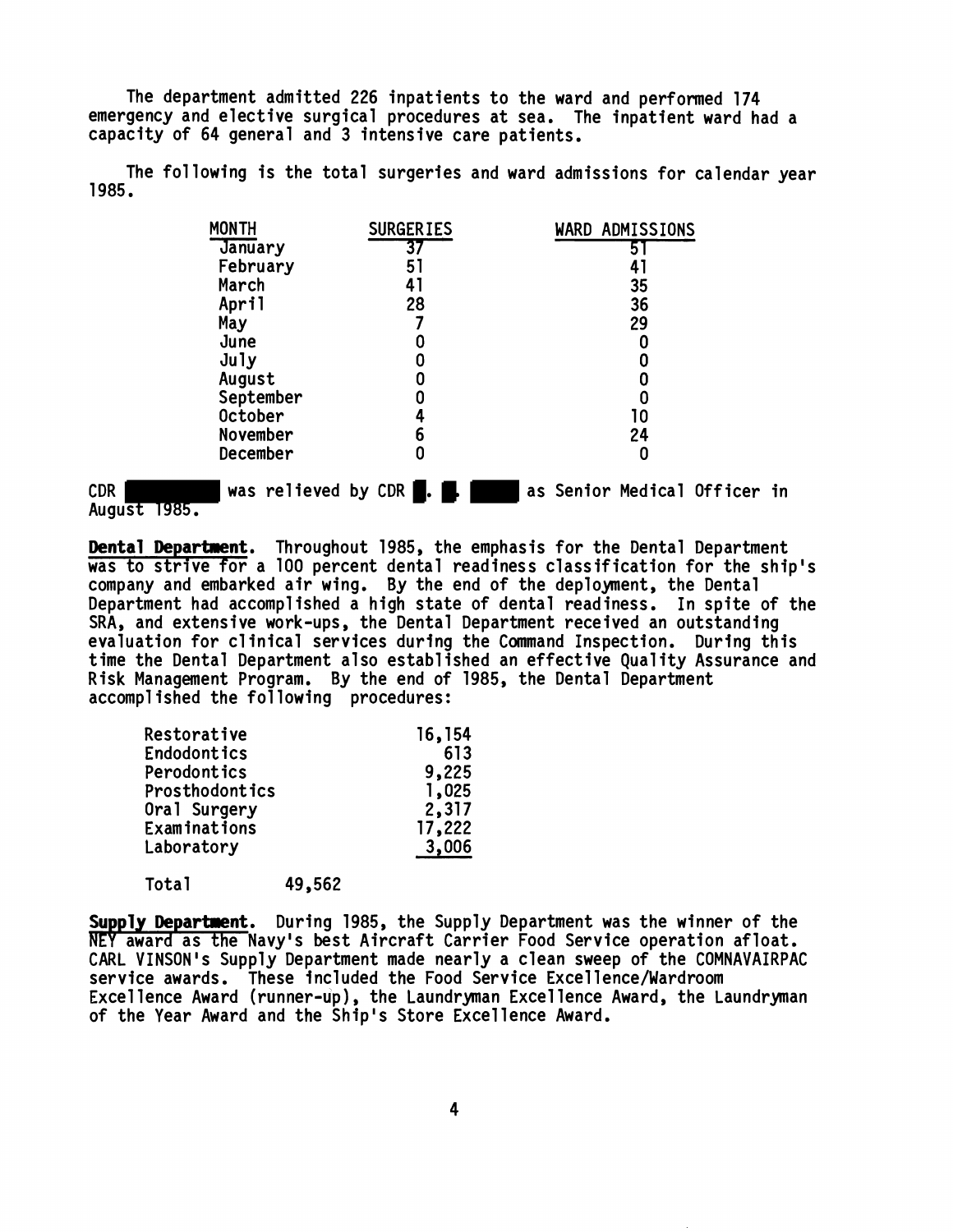Air Department. Air Department had many notable accomplishments in 1985. These included 9,016 catapult launches and 8,595 arrested landings in 1985, bringing the ship's total arrested landings to 41,914 at the end of the year. V-3 Division made 588 aircraft moves and ended the year with no reportable crunches and no personnel injuries. V-4 Division received over 13,799,066 gallons of JP-5 from tankers and pumped over 13,817,099 gallons to aircraft.

**Management Department.** The Management Information Systems (MIS) Department provided configuration control and software support for various non-tactical computer systems used by CARL VINSON. In addition to the shipwide word processing and database management system, the department oversees the afloat research and development efforts sponsored by the Defense Advanced Research Projects Agency (DARPA) and implemented by the Naval Ocean Systems Center (NOSC) . In 1985, the department was stream1 ined by returning the Shipboard Nontactical Automated Processing (SNAP) division to Supply Department's S-7 Division and moving the R&D Division into Supply's Administrative Support Division. Administrative Support has evolved to include these functions:

> Word Processing Mail System JP-5 Fuel Inventory Officer and En1 isted Personnel Database Message Drafting Radiation Health

The acceptance of the Wang System proved the viability of single-system, shipwide administrative support.

Administrative Department. During the deployment, over 1,000 personnel transfers took place, including TAD assignments, emergency leave, and routine transfers. With two qualified operators, the urinalysis testing program encompassed probable cause, command directed and surveillance program screens. Of the total 1,182 tests given during the deployment, 283 were generated by probable cause considerations, 616 were command directed and 283 were conducted under the surveillance program.

Awards. CARL VINSON received the Meritorious Unit Comnendation while deployed to the Western Pacific and Indian Oceans from 10 November 1984 to 7 May 1985 while attached to Task Group 70.3 (Battle Group CHARLIE).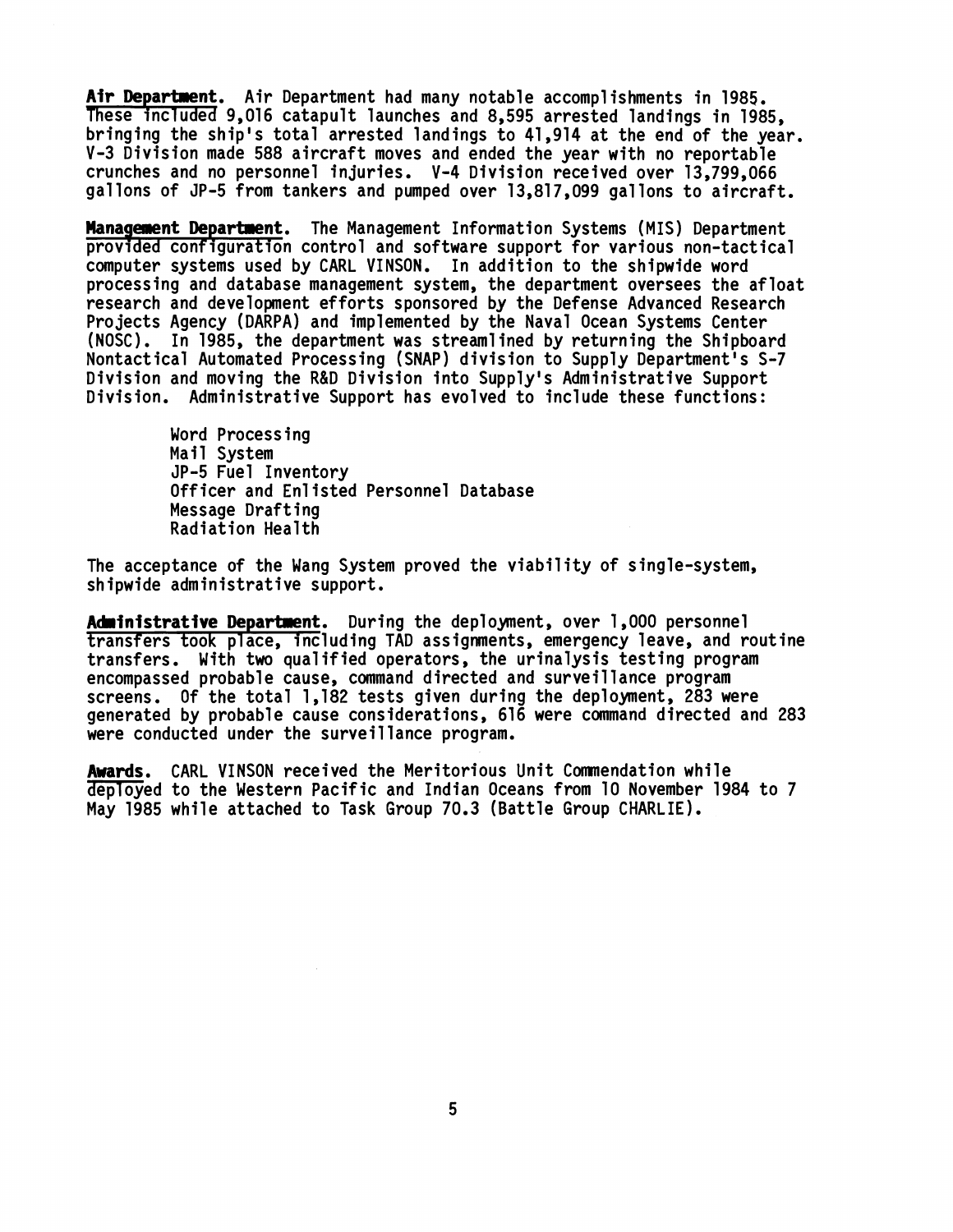

THE **JECRETARY OF THE NAVY WASHINGTON** 

**The Secretary of the Navy takes pleasure in presenting the MERITORIOUS UNIT COMMENDATION to** 

> **TASX GROUP 70.3 (BATTLE GROUP CHARLIE)**

**for service as set forth in the following** 

**CITATION:** 

**For meritorious service while deployed to the Western Pacific and Indian Oceans from 10 November 1984 to 7 May 1985. During this period, Task Group 70.3 (Battle Group CHARLIE'S) outstanding readiness and unsurpassed performance as a key unit of the SEVENTH Fleet were instrumental in attainment of national objectives. The Battle Group excelled in every facet of modern naval warfare while projecting seapower in many sensitive areas in**  the Pacific and Indian Ocean theaters. This was demonstrated when **USS CARL VINSON (CVN 70) and assigned escorts displayed superb battle readiness during the politically sensitive Sea of Japan Operations conducted with the USS MIDWAY (CV 41) Battle Group.**  This superb performance continued during the three month period that the Battle Group remained on station in the North Arabian **Sea. The record setting antisubmarine warfare prosecution of a Soviet submarine operating against the Battle Group was exhibited by the Battle Group's tactical acumen and operational expertise. This unprecedented antisubmarine warfare action, corbined with the**  Battle Group's overall outstanding performance in all<sup>emen</sup>arfare **areas, was testimony to their outstanding readiness. By their continuous display of professionalism, determination, and total devotion to duty, the officers, enlisted personnel, and civilian employees of Task Group 70.3 [Battle Group CHARLIE) reflected credit upon theasdlves and upheld the highest traditions of the United States Naval Service.** 

dVL **Secre ry of the Navy** .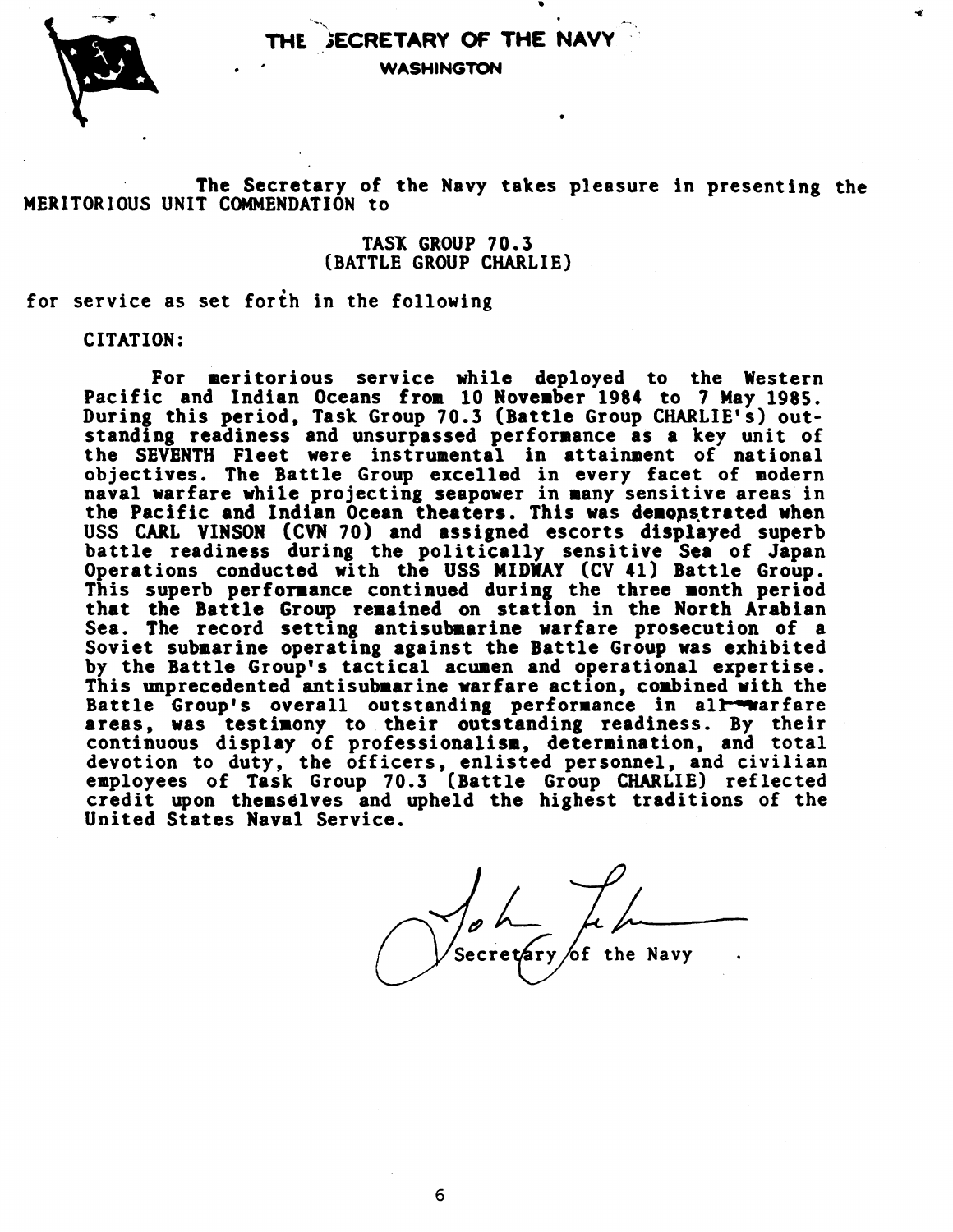# **Weapons Department.**  <mark>ons Department</mark><br>DATE EVENT<br>85 JAN 03

CALENDAR YEAR 1985

| 85 JAN 03              | At-sea/WESTPAC/Indian Ocean Operations.                                              |  |  |  |  |  |
|------------------------|--------------------------------------------------------------------------------------|--|--|--|--|--|
| 85 JAN 07              | DST/MK-82 Bomb preparation/assembly.                                                 |  |  |  |  |  |
| 85 JAN 09              | Mine Proloads for VS-29.                                                             |  |  |  |  |  |
| 85 JAN 09              | .50 Caliber 13JP Sound Powered Phone Circuit installed.                              |  |  |  |  |  |
| 85 JAN 19              | Build-up contingency load                                                            |  |  |  |  |  |
| 85 JAN 19              | VertRep with USS Independence for BG turnover                                        |  |  |  |  |  |
| 85 JAN 26              | Mine Proloads for all squadrons.                                                     |  |  |  |  |  |
| 85 JAN 27              | Torpedo Proloads for HS-4.                                                           |  |  |  |  |  |
| 85 JAN 29              | Build-up of MK-20 Rockeye contingency loads                                          |  |  |  |  |  |
| 85 JAN 29              | Build-up of SUU-44 Pods.                                                             |  |  |  |  |  |
| 85 JAN 29              | Contingency exercise movement                                                        |  |  |  |  |  |
| 85 FEB 03              | Expended 6 MK-82 Test Bombs                                                          |  |  |  |  |  |
| 85 FEB 12              | Expended 8 MK-82 Test Bombs                                                          |  |  |  |  |  |
| 85 FEB 16              | BEACON FLASH 85 - 3.                                                                 |  |  |  |  |  |
|                        | (a) 230 MK-82 Live Bombs                                                             |  |  |  |  |  |
|                        | (b) 28 $MK-82 W/S/E FIN Bonds$                                                       |  |  |  |  |  |
|                        | MK-83 LGB-I<br>$(c)$ 5                                                               |  |  |  |  |  |
| 85 FEB 28              | Torpedo Proloads for HS-4                                                            |  |  |  |  |  |
| 85 MAR 01              | Certified for Hypergolics; one of two West Coast carriers                            |  |  |  |  |  |
|                        | so certified.                                                                        |  |  |  |  |  |
| 85 MAR 10<br>85 MAR 10 | All squadrons conducted mine/DST/inert/Samson Proloads.                              |  |  |  |  |  |
| 85 MAR 13              | Ordnance Demonstration for Ships Company<br>Ordnance Demonstration for Ships Company |  |  |  |  |  |
| 85 MAR 23              | BEACON FLASH 85 - 4.                                                                 |  |  |  |  |  |
|                        | 300 MK-82 Live Bombs<br>(a)                                                          |  |  |  |  |  |
|                        | (b) 3<br>MK-83 LGB I                                                                 |  |  |  |  |  |
|                        | $(c)$ 2<br>MK-83 LGB-II                                                              |  |  |  |  |  |
| 85 APR 01              | Completed CNO Special Project for MK-344 / 376 electrical                            |  |  |  |  |  |
|                        | fuse evaluation (3 month duration).                                                  |  |  |  |  |  |
| 85 MAY 05              | Identified and corrected procedures for Indian Ocean Samson                          |  |  |  |  |  |
|                        | Package turnover; recommendations accepted and incorporated                          |  |  |  |  |  |
|                        | by AIRPAC.                                                                           |  |  |  |  |  |
| 85 MAY 20              | Pre-sentenced and backloaded entire inventory (1800                                  |  |  |  |  |  |
|                        | pallets). Commanding Officer of USS MAUNA KEA, receiving                             |  |  |  |  |  |
|                        | ship stated: "All ordnance received exactly as requested.                            |  |  |  |  |  |
|                        | Clearly marked pallets indicate extra effort and true                                |  |  |  |  |  |
|                        | professionalism."                                                                    |  |  |  |  |  |
| 85 MAY 30              | Total Special Weapons offload - flawless management,                                 |  |  |  |  |  |
|                        | movement and administration.                                                         |  |  |  |  |  |
| 85 JUL 31              | Two week Weapons Detachment to Fallon, Nevada in support of                          |  |  |  |  |  |
|                        | $CVMR - 30.$                                                                         |  |  |  |  |  |
| 85 AUG 04              | 100% SRA 85 completion rate, 97% SFOMs 85 completion rate.                           |  |  |  |  |  |
| 85 OCT 24              | TRAINING READINESS EVALUATION - all Weapons areas were                               |  |  |  |  |  |
|                        | evaluated as outstanding in preparation for training.                                |  |  |  |  |  |
| 85 OCT 28              | 3-M Inspection by AIRPAC, outstanding score of 87.5, best                            |  |  |  |  |  |
|                        | major department in the command.                                                     |  |  |  |  |  |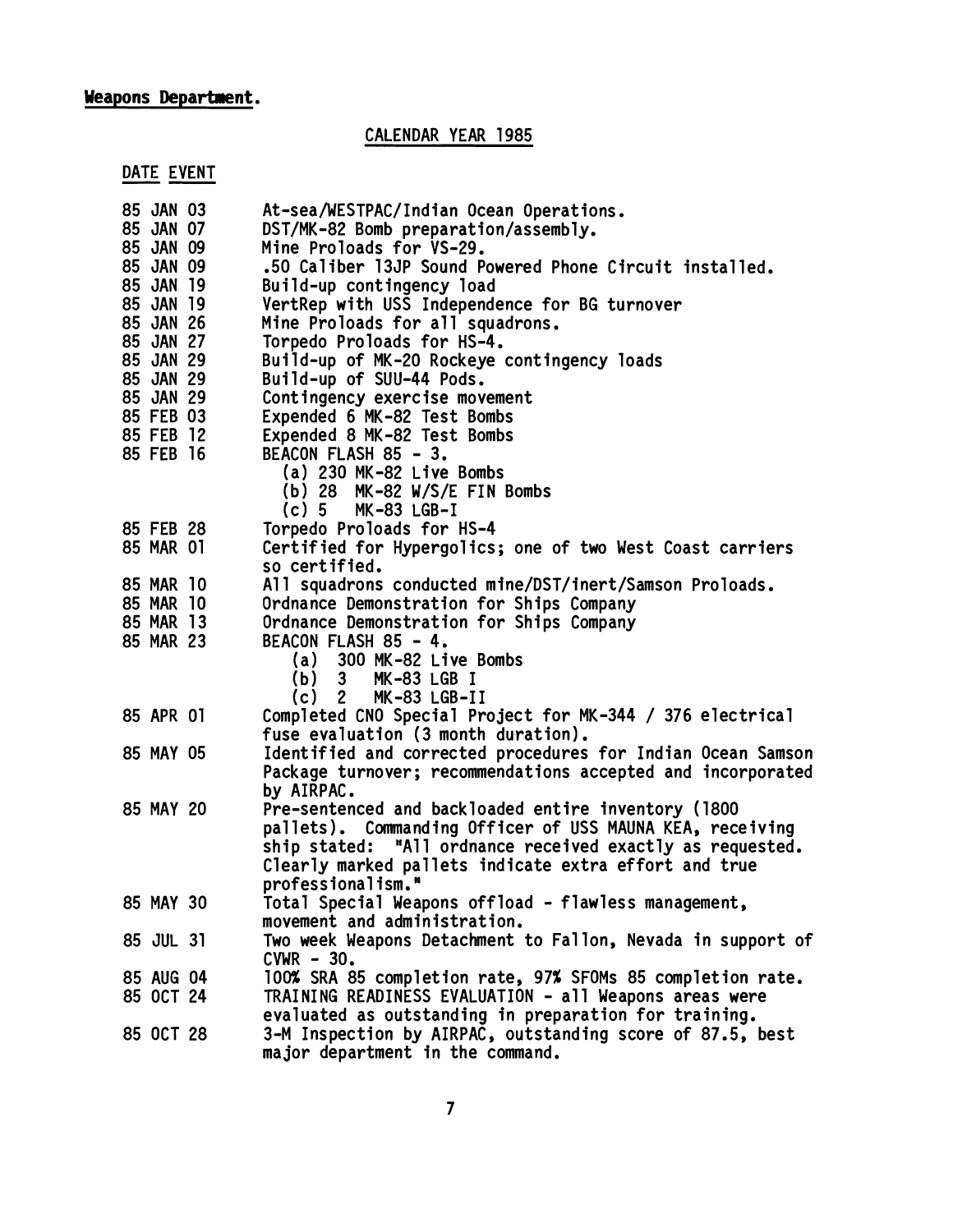| 85 NOV 27 | INSURV Inspection: 3-M score of outstanding (85.7) was the |
|-----------|------------------------------------------------------------|
|           | best of any major department. Special Weapons spaces were  |
|           | the best seen on a West Coast carrier.                     |
| 85 DEC 06 | NAVSEA Magazine Sprinkler System Test (MSST).              |
| 85 DEC 12 | AIRPAC Nuclear Technical Proficiency Inspection (NTPI).    |
| 85 DEC 16 | Defense Nuclear Surety Inspection (DNSI).                  |
|           |                                                            |

- 
- 
- 
- 85 DEC 16 Defense Nuclear Surety Inspection (DNSI).<br>- 85 DEC 20 AIRPAC Limited Nuclear Weapons Acceptance Inspection (NWAI).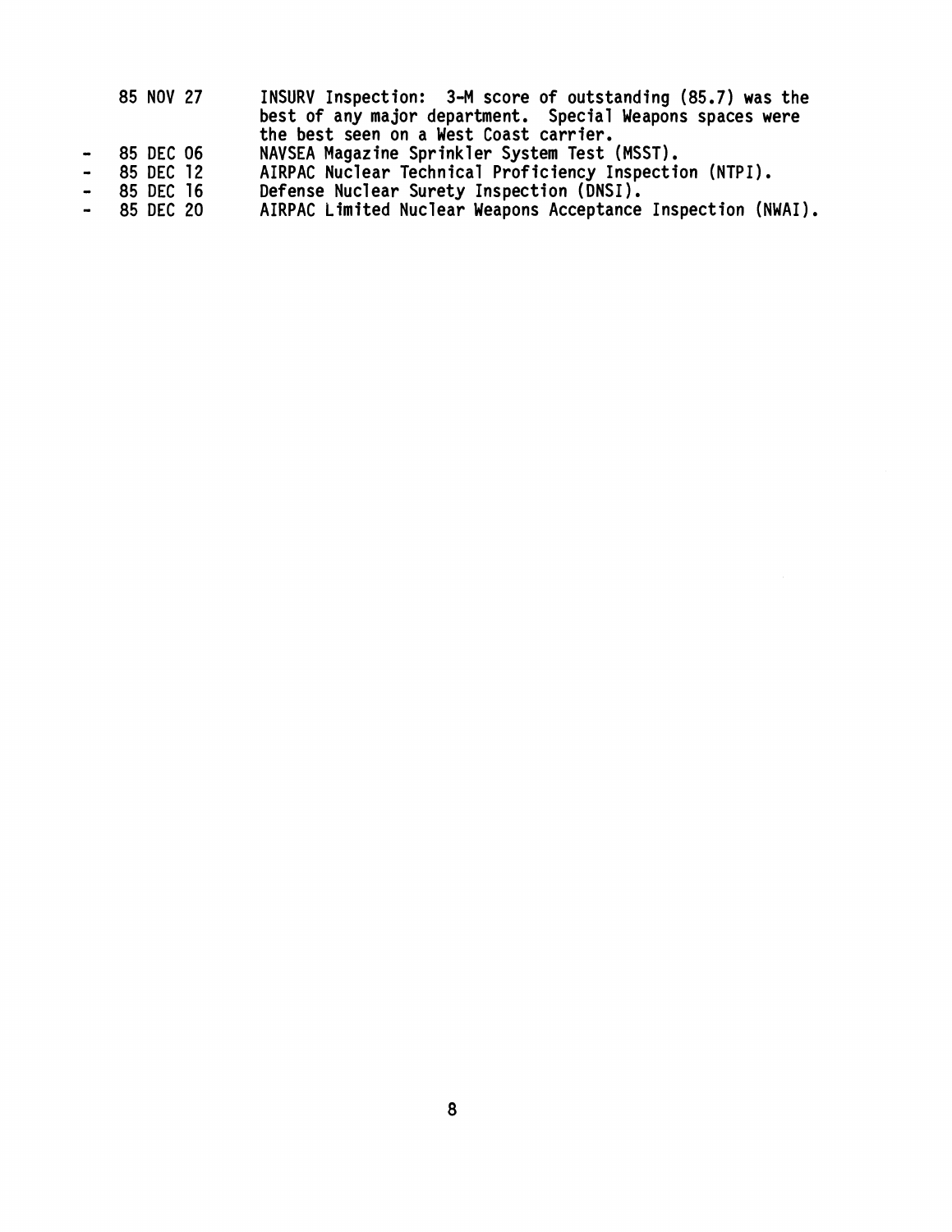## **1985 RETENTION STATISTICS**

USS CARL VINSON has an aggressive, well-trained and well organized Retention<br>Team. Ensuring training levels within the command remain at the highest level, a monthly Career Information & Counseling Program for all Department<br>and Divisional Career Counselors was held onboard. For Department Heads and Division Officers, a Career Information Program was also instituted to ensure awareness of the Retetion Team Program and its mission. The command has 18 Department Career Counselors and 112 Division Career Counselors. This provides one counselor for every 26 men.

## 1985 RETENTION STATISTICS

|                                     | Eligible        | Ineligible     | Reenlisted      | Gross %           | Ineligible          |
|-------------------------------------|-----------------|----------------|-----------------|-------------------|---------------------|
| First Term<br>Second Term<br>Career | 590<br>59<br>91 | 97<br>04<br>01 | 195<br>39<br>67 | 28%<br>62%<br>73% | 16%<br>.07%<br>.01% |
| Total                               | 740             | 102            | 301             | 36%               | 12%                 |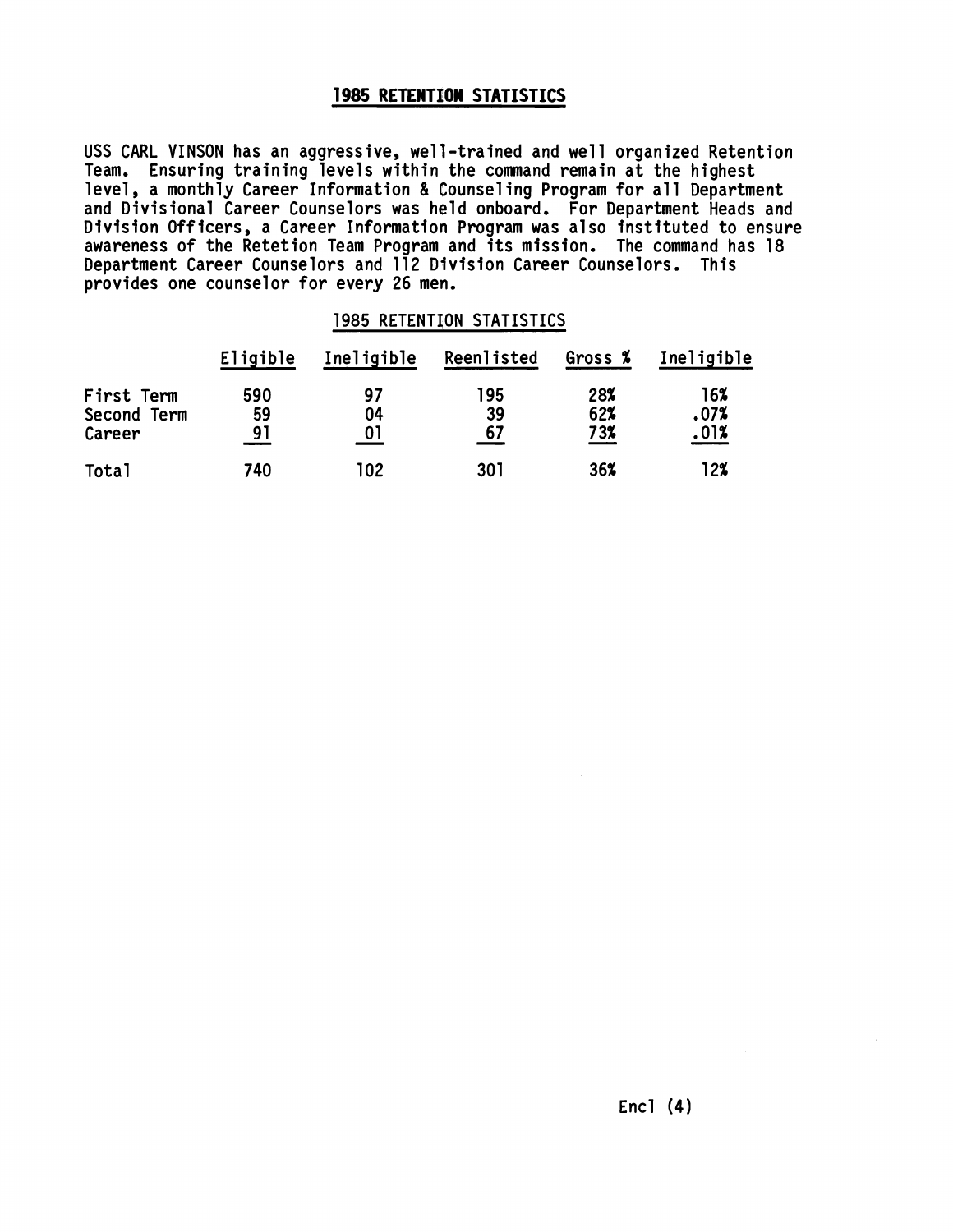## **1985 DISTINGUISHED VISITORS AND MEDIA VISITS AT SEA**

- 04 Feb Country and Western music entertainer Mickey Gilley and 20 members of his touring group were on board to perform for the officers and crew in two 90-minute concerts.
- 17-24 May Ship hosted 1,100 "Tigers" during transit from Pearl Harbor to Alameda at the end of the WESTPAC/Indian Ocean deployment.
- 24 Mav Twenty-five distinguished visitors embarked to ride the ship under the Golden Gate Bridge into San Francisco Bay for homecoming.
- 24 May Mickey Jenkins, Don Blue and one other member of radio station KYUU (FM 99.7) aired a live radio broadcast from the flight deck as the ship sailed into San Francisco Bay. Two representatives from two other area radio stations were also embarked. Three people from KRON TV-4 (NBC affiliate) set up for a live television broadcast from the flight deck; 12 others from five other TV stations were also embarked. Seventeen representatives from nine Bay Area newspapers and news services, including both San Francisco dailies, A.P. and U.P.I., were also embarked.
- Mr. Tony Scott, director of Paramount Pictures' \*Top Gun," 09-10 Oct and an eight-man crew embarked to obtain extra flight deck and aerial footage for the movie "Top Gun". Two Navy liaison officers from the Navy Office of Information, Los Angeles embarked with the group.
- 09-10 Oct Four COMNAVAIRPAC Distinguished Visitors.
- 10-11 Oct Three CVN-70 Distinguished Visitors from the Auburn, Cal ifornia Navy League.
- 29-31 Oct RADM Oberg and four CVN 70 Distinguished Visitors.
- 01-02 NOV Four COMNAVAIRPAC Distinguished Visitors.
- 01-02 Nov Mr. Frank Mormillo, photographer for Japan's "Koku Fan," and England's "Armed Forces Magazine" and "Aircraft Illustrated."
- 03-04 Nov Six Distinguished Visitors from the office of SENATOR WILSON.
- 04-05 NOV Five COMCARGRU THREE and CNO Distinguished Visitors.
- Three members of the Placer County Navy League Council. 06-08 Nov
- Mr. Ian Padden, CHINFO-approved author, researching book on 06-08 Nov carrier aviation.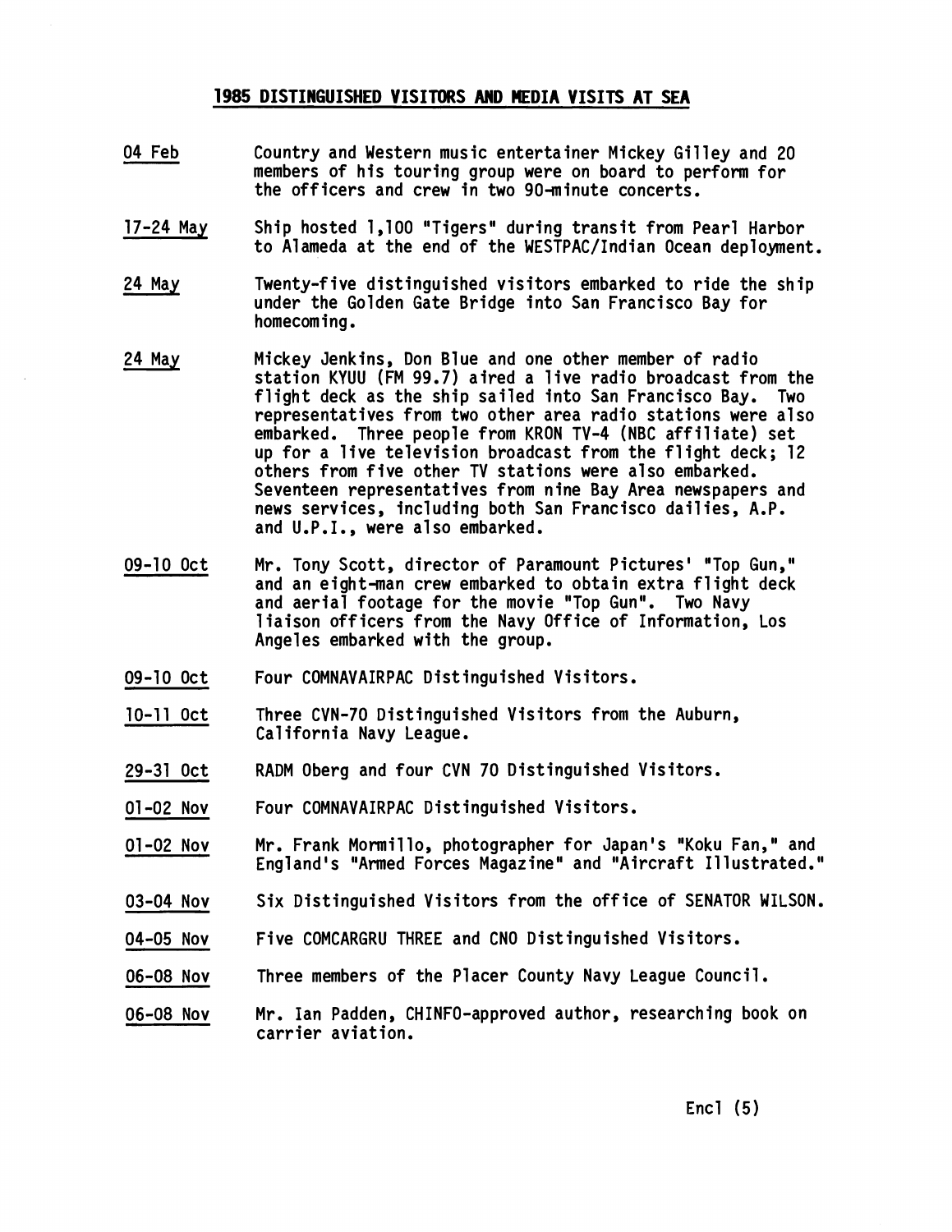- 15 Oct Hosted 50 members of the Washington Township Historical Society.
- 16 Oct Ship gave a tour to 90 members of the Peninsula Retired Officers Association of Moffett Field.
- 23 Oct 150 members of the International Hosts Association, a group of business executives who host receptions for embassy consul generals, were on board for a tour of the ship followed by a dinner with the ship's officers and wives at the Officers' Club.
- 24 Nov Ship's crewmembers del ivered, cooked and served turkeys to many Bay Area Salvation Army posts for Thanksgiving dinner.
- 10 Dec Ship received a Christmas tree from the San Francisco Downtown Comnittee for placing and decorating in the hangar bay.
- 12 Dec Formal adoption by the ship of Daly City's Westmoor High School took place during a ceremony at the high school. The ship was represented by the Commanding Officer, Executive Officer, a Marine Color Guard and various officers and crewmembers.
- 25 Dec Ship's crewmembers delivered, cooked and served turkeys to many Bay Area Salvation Army posts for a Christmas dinner.